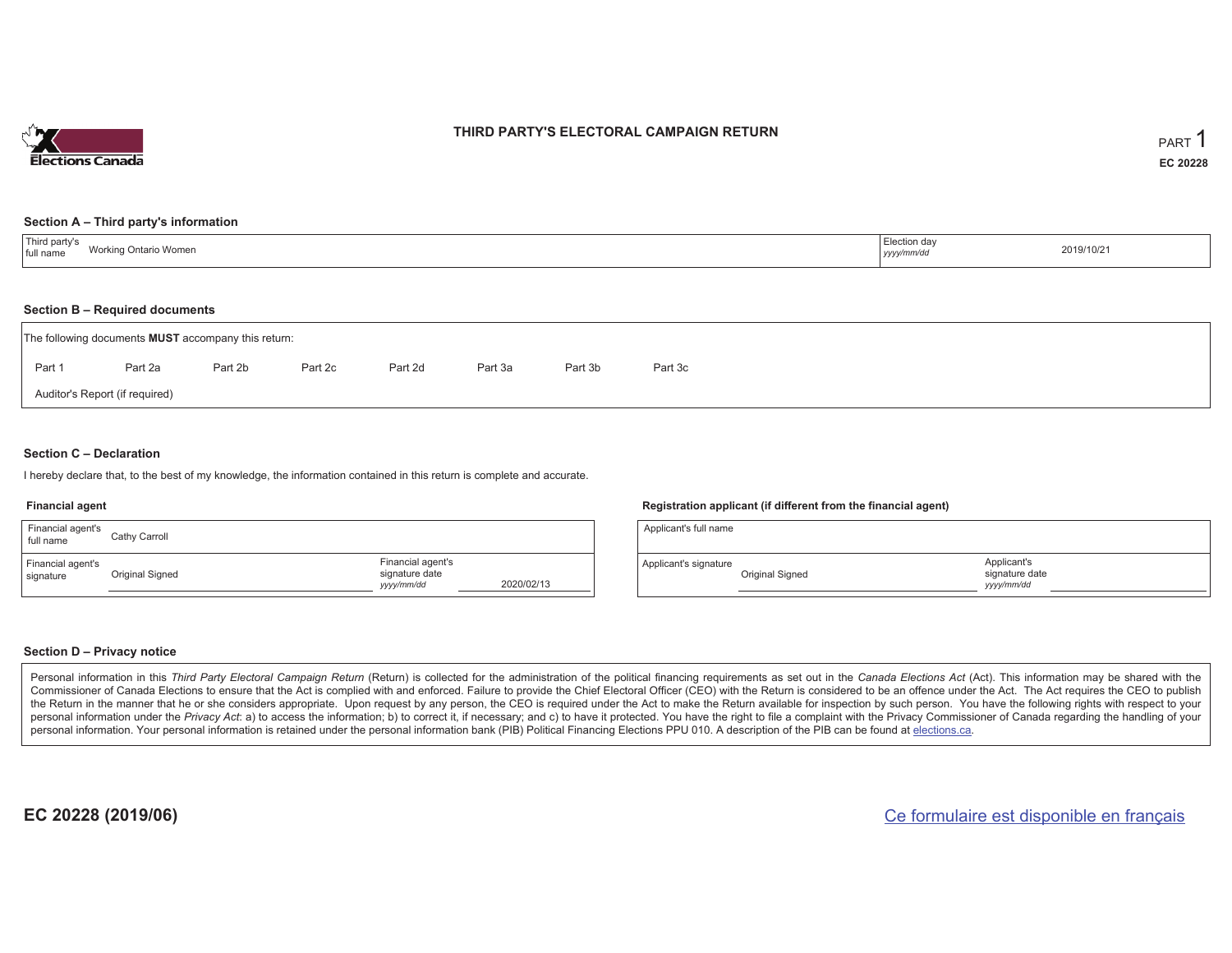

## **THIRD PARTY'S ELECTORAL CAMPAIGN RETURN HIRD PARTY'S ELECTORAL CAMPAIGN RETURN<br>Statement of monetary contributions received PART 2a**

**EC 20228**

| No.                                              | Full name                                     | <b>Street</b><br>no. | <b>Street</b> | Apt. | City          | Prov./<br>Terr. | Postal<br>code | Date<br>received<br>yyyy/mm/dd                                                    | Individual<br>\$ | <b>Business /</b><br>Commercial<br>organization<br>\$ | Government<br>\$ | <b>Trade union</b><br>\$ | Corporation<br>without share<br>capital<br>\$ | Unincorporated<br>organization or<br>association<br>\$ |
|--------------------------------------------------|-----------------------------------------------|----------------------|---------------|------|---------------|-----------------|----------------|-----------------------------------------------------------------------------------|------------------|-------------------------------------------------------|------------------|--------------------------|-----------------------------------------------|--------------------------------------------------------|
| $\overline{1}$                                   | Service Employees International Union, Local1 |                      |               |      | Richmond Hill | ON              | L4B1M4         | 2019/10/08                                                                        |                  |                                                       |                  | 500,000.00               |                                               |                                                        |
|                                                  |                                               |                      |               |      |               |                 |                |                                                                                   |                  |                                                       |                  |                          |                                               |                                                        |
|                                                  |                                               |                      |               |      |               |                 |                |                                                                                   |                  |                                                       |                  |                          |                                               |                                                        |
|                                                  |                                               |                      |               |      |               |                 |                |                                                                                   |                  |                                                       |                  |                          |                                               |                                                        |
|                                                  |                                               |                      |               |      |               |                 |                |                                                                                   |                  |                                                       |                  |                          |                                               |                                                        |
|                                                  |                                               |                      |               |      |               |                 |                |                                                                                   |                  |                                                       |                  |                          |                                               |                                                        |
|                                                  |                                               |                      |               |      |               |                 |                |                                                                                   |                  |                                                       |                  |                          |                                               |                                                        |
|                                                  |                                               |                      |               |      |               |                 |                |                                                                                   |                  |                                                       |                  |                          |                                               |                                                        |
|                                                  |                                               |                      |               |      |               |                 |                |                                                                                   |                  |                                                       |                  |                          |                                               |                                                        |
|                                                  |                                               |                      |               |      |               |                 |                |                                                                                   |                  |                                                       |                  |                          |                                               |                                                        |
|                                                  |                                               |                      |               |      |               |                 |                |                                                                                   |                  |                                                       |                  |                          |                                               |                                                        |
|                                                  |                                               |                      |               |      |               |                 |                |                                                                                   |                  |                                                       |                  |                          |                                               |                                                        |
|                                                  |                                               |                      |               |      |               |                 |                |                                                                                   |                  |                                                       |                  |                          |                                               |                                                        |
|                                                  |                                               |                      |               |      |               |                 |                |                                                                                   |                  |                                                       |                  |                          |                                               |                                                        |
|                                                  |                                               |                      |               |      |               |                 |                |                                                                                   |                  |                                                       |                  |                          |                                               |                                                        |
|                                                  |                                               |                      |               |      |               |                 |                | Totals carried forward from previous page \$                                      |                  |                                                       |                  |                          |                                               |                                                        |
|                                                  |                                               |                      |               |      |               |                 |                | Total amount of monetary contributions by contributors who gave over \$200 (A)    |                  |                                                       |                  | 500,000.00               |                                               |                                                        |
|                                                  |                                               |                      |               |      |               |                 |                | Number of contributors who gave over \$200                                        |                  |                                                       |                  |                          |                                               |                                                        |
|                                                  |                                               |                      |               |      |               |                 |                | Total amount of monetary contributions by contributors who gave \$200 or less (B) |                  |                                                       |                  |                          |                                               |                                                        |
| Number of contributors who gave \$200 or less    |                                               |                      |               |      |               |                 |                |                                                                                   |                  |                                                       |                  |                          |                                               |                                                        |
| Total amount of all monetary contributions (A+B) |                                               |                      |               |      |               |                 |                |                                                                                   |                  |                                                       |                  | 500,000.00               |                                               |                                                        |
|                                                  |                                               |                      |               |      |               |                 |                | Number of contributors who gave monetary contributions                            |                  |                                                       |                  |                          |                                               |                                                        |

| Third<br><b>VVLII</b><br>na<br>party | .019/10/2<br>. | ∤aαe |
|--------------------------------------|----------------|------|
|--------------------------------------|----------------|------|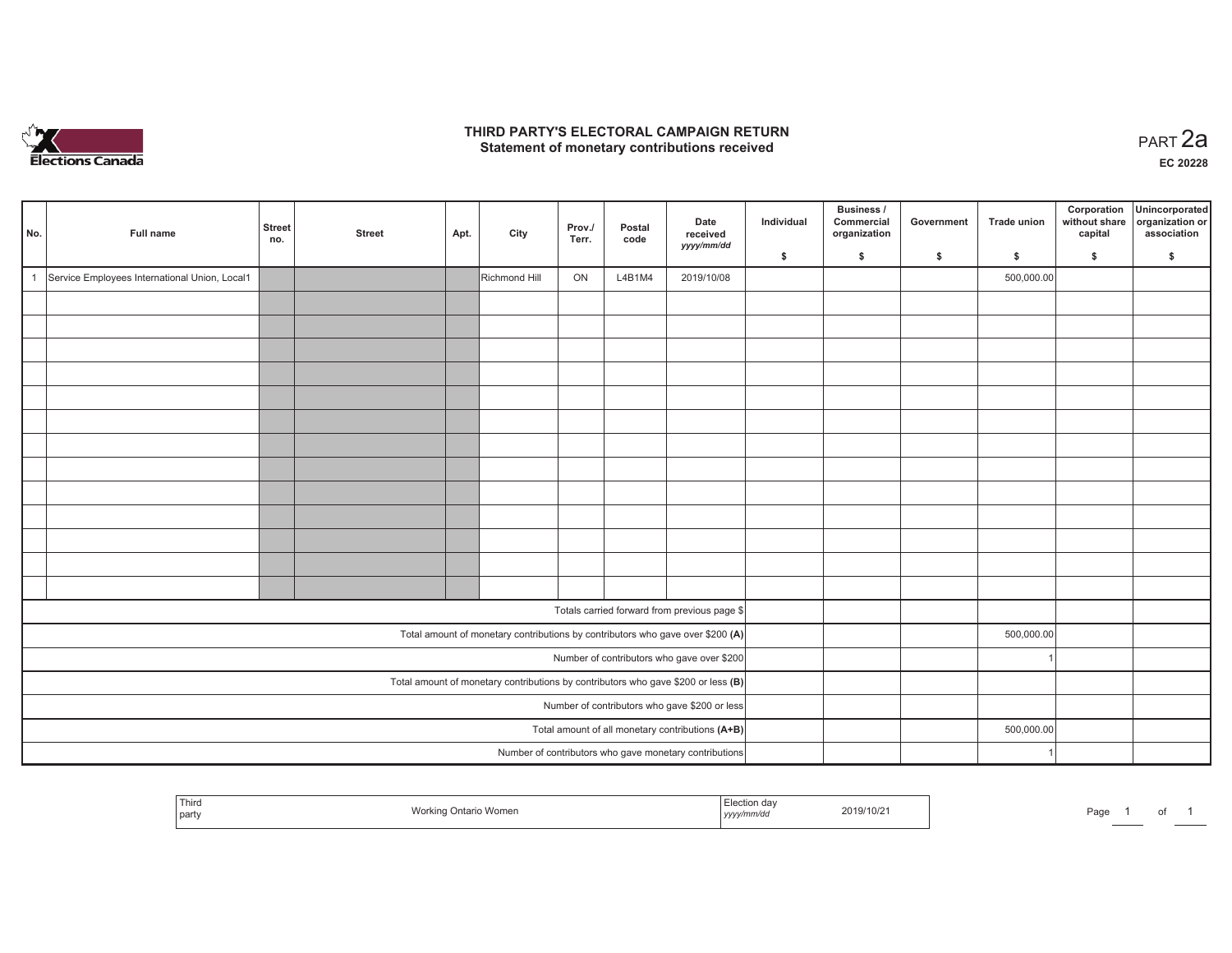

## **THIRD PARTY'S ELECTORAL CAMPAIGN RETURN**  THIRD PARTY'S ELECTORAL CAMPAIGN RETURN<br>Statement of non-monetary contributions received<br> **PART 2b**

| No. | Full name | <b>Street</b><br>no. | <b>Street</b> | Apt. | City | Prov./<br>Terr. | Postal<br>code | Date<br>received<br>yyyy/mm/dd                                                          | Individual | <b>Business /</b><br>Commercial<br>organization | Government   | Trade union  | Corporation<br>capital | Unincorporated<br>without share organization or<br>association |
|-----|-----------|----------------------|---------------|------|------|-----------------|----------------|-----------------------------------------------------------------------------------------|------------|-------------------------------------------------|--------------|--------------|------------------------|----------------------------------------------------------------|
|     |           |                      |               |      |      |                 |                |                                                                                         | \$         | \$                                              | $\mathsf{s}$ | $\mathbf{s}$ | \$                     | \$                                                             |
|     |           |                      |               |      |      |                 |                |                                                                                         |            |                                                 |              |              |                        |                                                                |
|     |           |                      |               |      |      |                 |                |                                                                                         |            |                                                 |              |              |                        |                                                                |
|     |           |                      |               |      |      |                 |                |                                                                                         |            |                                                 |              |              |                        |                                                                |
|     |           |                      |               |      |      |                 |                |                                                                                         |            |                                                 |              |              |                        |                                                                |
|     |           |                      |               |      |      |                 |                |                                                                                         |            |                                                 |              |              |                        |                                                                |
|     |           |                      |               |      |      |                 |                |                                                                                         |            |                                                 |              |              |                        |                                                                |
|     |           |                      |               |      |      |                 |                |                                                                                         |            |                                                 |              |              |                        |                                                                |
|     |           |                      |               |      |      |                 |                |                                                                                         |            |                                                 |              |              |                        |                                                                |
|     |           |                      |               |      |      |                 |                |                                                                                         |            |                                                 |              |              |                        |                                                                |
|     |           |                      |               |      |      |                 |                |                                                                                         |            |                                                 |              |              |                        |                                                                |
|     |           |                      |               |      |      |                 |                |                                                                                         |            |                                                 |              |              |                        |                                                                |
|     |           |                      |               |      |      |                 |                |                                                                                         |            |                                                 |              |              |                        |                                                                |
|     |           |                      |               |      |      |                 |                |                                                                                         |            |                                                 |              |              |                        |                                                                |
|     |           |                      |               |      |      |                 |                |                                                                                         |            |                                                 |              |              |                        |                                                                |
|     |           |                      |               |      |      |                 |                |                                                                                         |            |                                                 |              |              |                        |                                                                |
|     |           |                      |               |      |      |                 |                | Totals carried forward from previous page \$                                            |            |                                                 |              |              |                        |                                                                |
|     |           |                      |               |      |      |                 |                | Total amount of non-monetary contributions by contributors who gave over \$200 (A)      |            |                                                 |              |              |                        |                                                                |
|     |           |                      |               |      |      |                 |                | Number of contributors who gave over \$200                                              |            |                                                 |              |              |                        |                                                                |
|     |           |                      |               |      |      |                 |                | Total amount of non-monetary contributions by contributors who gave \$200 or less $(B)$ |            |                                                 |              |              |                        |                                                                |
|     |           |                      |               |      |      |                 |                | Number of contributors who gave \$200 or less                                           |            |                                                 |              |              |                        |                                                                |
|     |           |                      |               |      |      |                 |                | Total amount of all non-monetary contributions (A+B)                                    |            |                                                 |              |              |                        |                                                                |
|     |           |                      |               |      |      |                 |                | Number of contributors who gave non-monetary contributions                              |            |                                                 |              |              |                        |                                                                |

| $\sim$ $-$<br>' I nira<br>  party | MAIA<br>Ontario Women<br>rkin | Election day<br>y/mm/dd<br>17.777<br>, , , , , , , , | 2019/10/21<br>. | n- |
|-----------------------------------|-------------------------------|------------------------------------------------------|-----------------|----|
|-----------------------------------|-------------------------------|------------------------------------------------------|-----------------|----|

age 1 of 1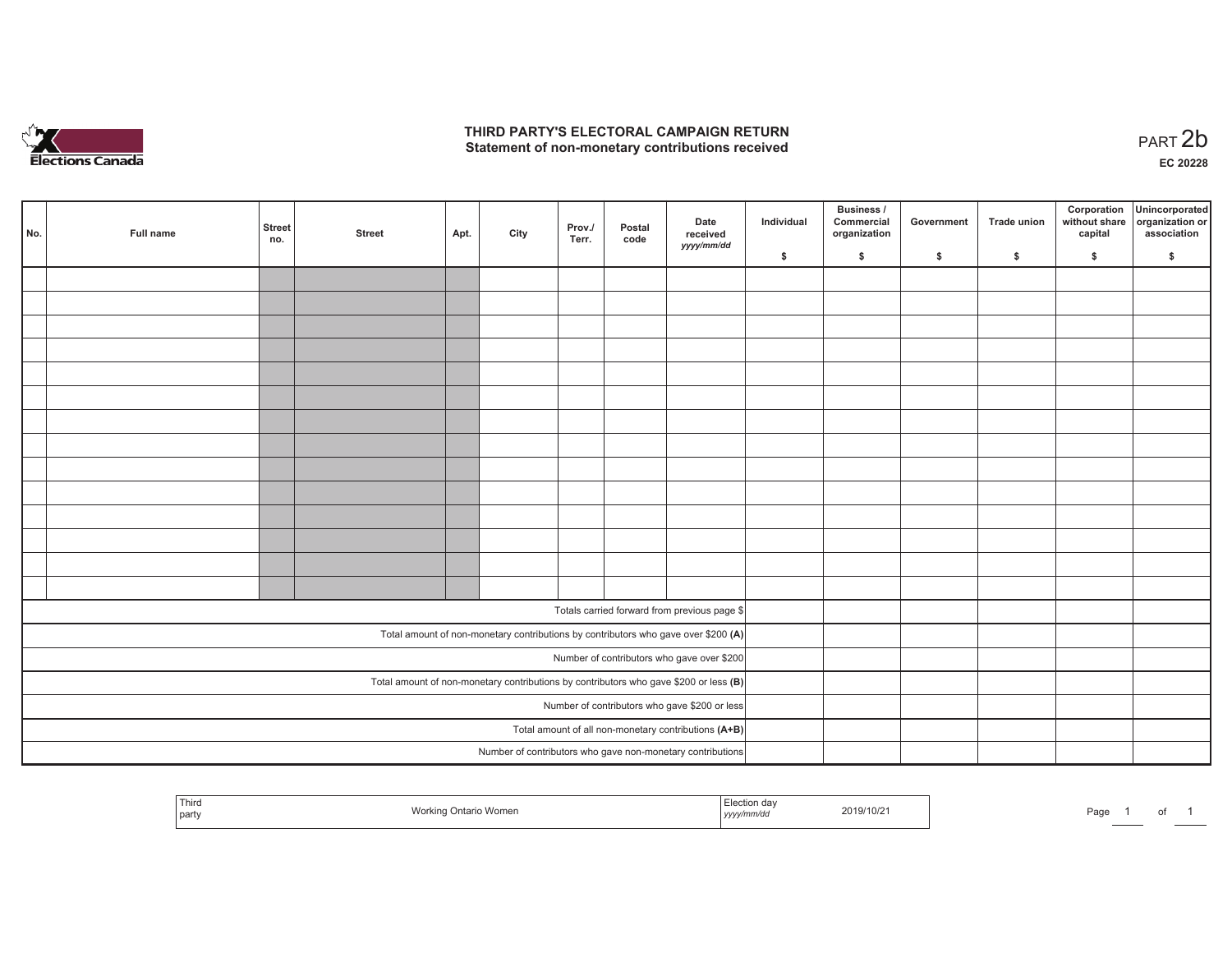

### **THIRD PARTY'S ELECTORAL CAMPAIGN RETURN STATE:** PARTY'S ELECTORAL CAMPAIGN RETURN<br>
Statement of operating loans received

**EC 20228**

| No. | Full name | <b>Street</b><br>no. | <b>Street</b> | Apt. | City | Prov./<br>Terr. | Postal<br>code | Date<br>received<br>yyyy/mm/dd                                    | Individual | <b>Business /</b><br>Commercial<br>organization | Government | Trade union  | Corporation<br>capital | Unincorporated<br>without share organization or<br>association |
|-----|-----------|----------------------|---------------|------|------|-----------------|----------------|-------------------------------------------------------------------|------------|-------------------------------------------------|------------|--------------|------------------------|----------------------------------------------------------------|
|     |           |                      |               |      |      |                 |                |                                                                   | \$         | \$                                              | \$         | $\mathbf{s}$ | \$                     | \$                                                             |
|     |           |                      |               |      |      |                 |                |                                                                   |            |                                                 |            |              |                        |                                                                |
|     |           |                      |               |      |      |                 |                |                                                                   |            |                                                 |            |              |                        |                                                                |
|     |           |                      |               |      |      |                 |                |                                                                   |            |                                                 |            |              |                        |                                                                |
|     |           |                      |               |      |      |                 |                |                                                                   |            |                                                 |            |              |                        |                                                                |
|     |           |                      |               |      |      |                 |                |                                                                   |            |                                                 |            |              |                        |                                                                |
|     |           |                      |               |      |      |                 |                |                                                                   |            |                                                 |            |              |                        |                                                                |
|     |           |                      |               |      |      |                 |                |                                                                   |            |                                                 |            |              |                        |                                                                |
|     |           |                      |               |      |      |                 |                |                                                                   |            |                                                 |            |              |                        |                                                                |
|     |           |                      |               |      |      |                 |                |                                                                   |            |                                                 |            |              |                        |                                                                |
|     |           |                      |               |      |      |                 |                |                                                                   |            |                                                 |            |              |                        |                                                                |
|     |           |                      |               |      |      |                 |                |                                                                   |            |                                                 |            |              |                        |                                                                |
|     |           |                      |               |      |      |                 |                |                                                                   |            |                                                 |            |              |                        |                                                                |
|     |           |                      |               |      |      |                 |                |                                                                   |            |                                                 |            |              |                        |                                                                |
|     |           |                      |               |      |      |                 |                |                                                                   |            |                                                 |            |              |                        |                                                                |
|     |           |                      |               |      |      |                 |                | Totals carried forward from previous page \$                      |            |                                                 |            |              |                        |                                                                |
|     |           |                      |               |      |      |                 |                | Total amount of loans by lenders who provided over \$200 (A)      |            |                                                 |            |              |                        |                                                                |
|     |           |                      |               |      |      |                 |                | Number of lenders who provided over \$200                         |            |                                                 |            |              |                        |                                                                |
|     |           |                      |               |      |      |                 |                | Total amount of loans by lenders who provided \$200 or less $(B)$ |            |                                                 |            |              |                        |                                                                |
|     |           |                      |               |      |      |                 |                | Number of lenders who provided \$200 or less                      |            |                                                 |            |              |                        |                                                                |
|     |           |                      |               |      |      |                 |                | Total amount of all loans (A+B)                                   |            |                                                 |            |              |                        |                                                                |
|     |           |                      |               |      |      |                 |                | Number of all lenders who provided loans                          |            |                                                 |            |              |                        |                                                                |

| Third<br>part | Work<br>Ontario Women | . Election de:<br>------------<br>$11111$ u<br>,,,,, | 9/10/21 | Page |  | υ |  |
|---------------|-----------------------|------------------------------------------------------|---------|------|--|---|--|
|---------------|-----------------------|------------------------------------------------------|---------|------|--|---|--|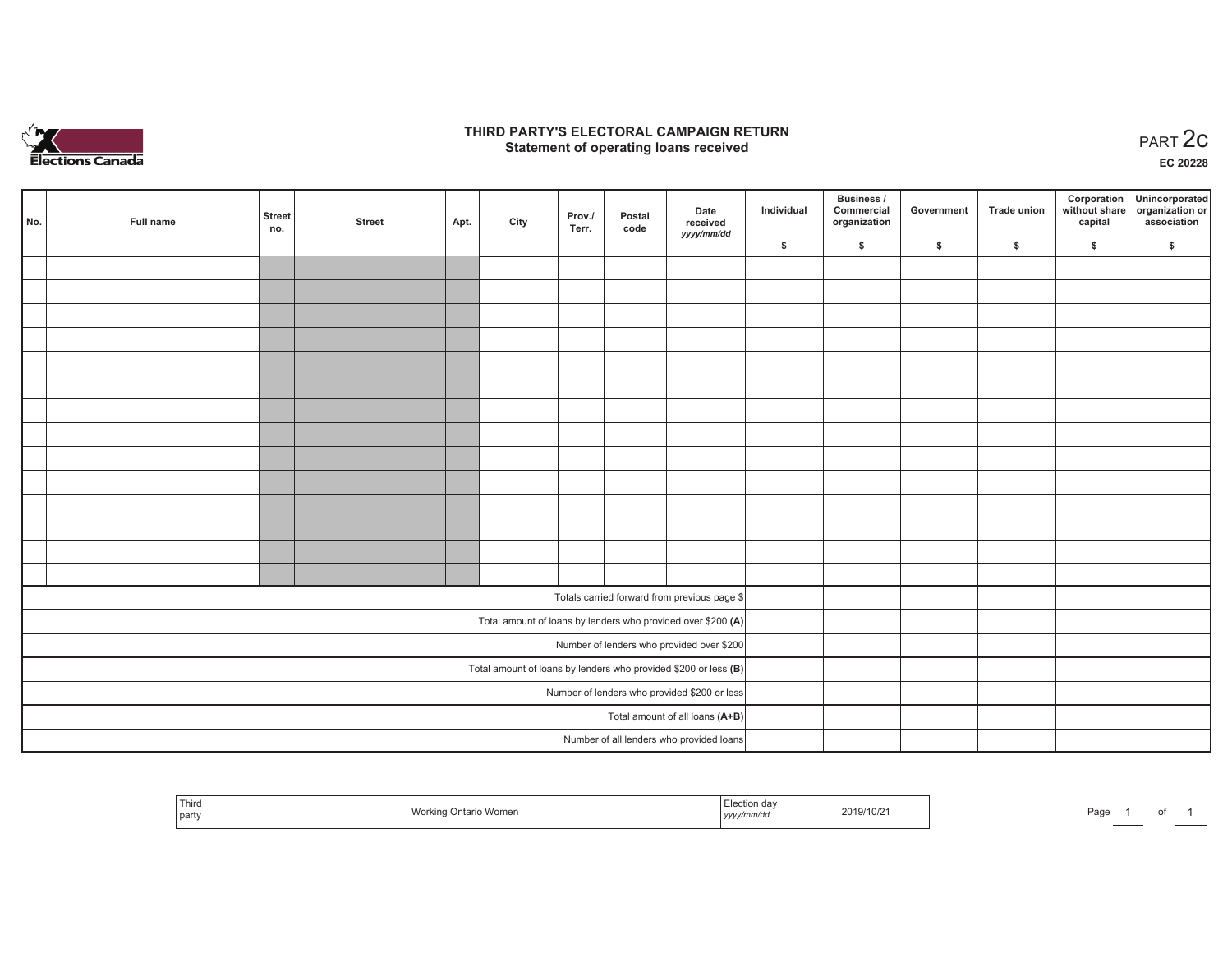# **Elections Canada**

# **THIRD PARTY'S ELECTORAL CAMPAIGN RETURN Summary of inflows**

| PART <sub>2d</sub> |
|--------------------|
| EC 20228           |

| No.   | Type of contributor / lender                 | <b>Monetary</b><br>contributions<br>(Part 2a) | Non-monetary<br>contributions<br>(Part 2b) | Loans<br>(Part 2c) | Total      | Number of<br>contributors and<br>lenders |
|-------|----------------------------------------------|-----------------------------------------------|--------------------------------------------|--------------------|------------|------------------------------------------|
|       |                                              | \$                                            | \$                                         | \$                 | \$         |                                          |
| 1.    | Individuals                                  |                                               |                                            |                    |            |                                          |
| 2.    | Businesses / Commercial organizations        |                                               |                                            |                    |            |                                          |
| 3.    | Governments                                  |                                               |                                            |                    |            |                                          |
| 4.    | Trade unions                                 | 500,000.00                                    |                                            |                    | 500,000.00 |                                          |
| 5.    | Corporations without share capital           |                                               |                                            |                    |            |                                          |
| 6.    | Unincorporated organizations or associations |                                               |                                            |                    |            |                                          |
| 7.    | Total (items 1 to 6)                         | 500,000.00                                    |                                            |                    | 500,000.00 |                                          |
| Total |                                              |                                               |                                            |                    |            |                                          |
| 8.    | Amount of third party's resources used       |                                               |                                            |                    |            |                                          |
| 9.    | Grand total (items 7 and 8)                  |                                               |                                            |                    | 500,000.00 |                                          |

| Third<br>part | Working<br>Ontario Women | Election dav<br>yyyy/mm/dd | 2019/10/21 |
|---------------|--------------------------|----------------------------|------------|
|---------------|--------------------------|----------------------------|------------|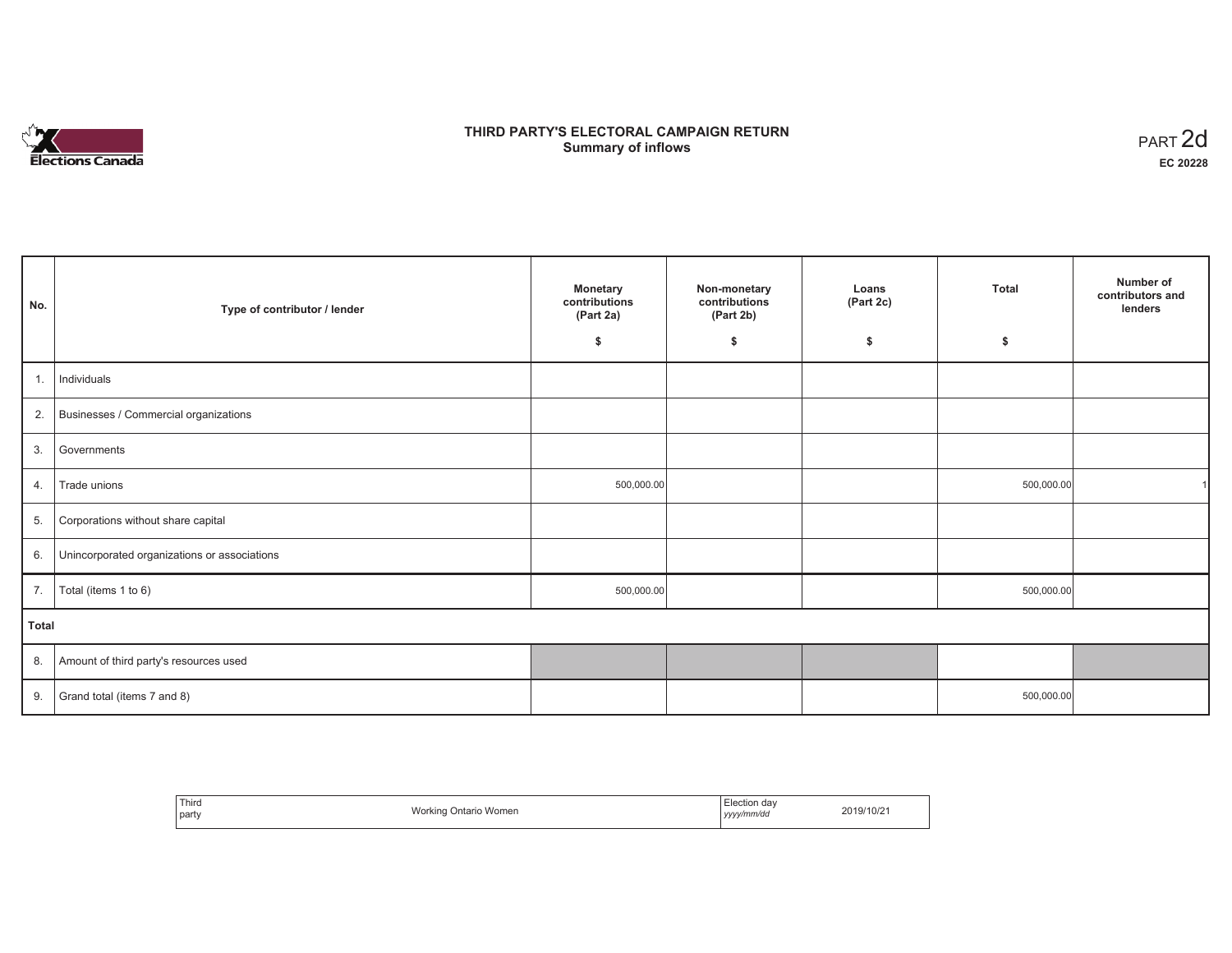

## **THIRD PARTY'S ELECTORAL CAMPAIGN RETURN Statement of expenses incurred for regulated activities that take place during the pre-election period**  *(Only applicable to a fixed-date general election)*

For a list of expense types, expense categories and expense subcategories, refer to Annex II in the Instructions.

| No. | Date<br>incurred<br>yyyy/mm/dd | <b>ED Code</b><br>$($ if applicable $)$ | Supplier | <b>Expense type</b> | Expense<br>category | Expense<br>subcategory | <b>Starting date</b><br>of activity,<br>advertisement<br>or survey<br>yyyy/mm/dd | Ending date<br>of activity,<br>advertisement<br>or survey<br>yyyy/mm/dd | Place of activity or<br>advertisement        | <b>Expense amount</b><br>\$ |
|-----|--------------------------------|-----------------------------------------|----------|---------------------|---------------------|------------------------|----------------------------------------------------------------------------------|-------------------------------------------------------------------------|----------------------------------------------|-----------------------------|
|     |                                |                                         |          |                     |                     |                        |                                                                                  |                                                                         |                                              |                             |
|     |                                |                                         |          |                     |                     |                        |                                                                                  |                                                                         |                                              |                             |
|     |                                |                                         |          |                     |                     |                        |                                                                                  |                                                                         |                                              |                             |
|     |                                |                                         |          |                     |                     |                        |                                                                                  |                                                                         |                                              |                             |
|     |                                |                                         |          |                     |                     |                        |                                                                                  |                                                                         |                                              |                             |
|     |                                |                                         |          |                     |                     |                        |                                                                                  |                                                                         |                                              |                             |
|     |                                |                                         |          |                     |                     |                        |                                                                                  |                                                                         |                                              |                             |
|     |                                |                                         |          |                     |                     |                        |                                                                                  |                                                                         |                                              |                             |
|     |                                |                                         |          |                     |                     |                        |                                                                                  |                                                                         |                                              |                             |
|     |                                |                                         |          |                     |                     |                        |                                                                                  |                                                                         |                                              |                             |
|     |                                |                                         |          |                     |                     |                        |                                                                                  |                                                                         |                                              |                             |
|     |                                |                                         |          |                     |                     |                        |                                                                                  |                                                                         |                                              |                             |
|     |                                |                                         |          |                     |                     |                        |                                                                                  |                                                                         |                                              |                             |
|     |                                |                                         |          |                     |                     |                        |                                                                                  |                                                                         |                                              |                             |
|     |                                |                                         |          |                     |                     |                        |                                                                                  |                                                                         |                                              |                             |
|     |                                |                                         |          |                     |                     |                        |                                                                                  |                                                                         |                                              |                             |
|     |                                |                                         |          |                     |                     |                        |                                                                                  |                                                                         |                                              |                             |
|     |                                |                                         |          |                     |                     |                        |                                                                                  |                                                                         | Totals carried forward from previous page \$ |                             |
|     |                                |                                         |          |                     |                     |                        |                                                                                  |                                                                         | Total \$                                     |                             |

| Third<br><b>STATISTICS</b><br>  party | Mork.<br>o Women<br>……urano <sup>…</sup><br>៸៴៴៲ | ⊧lection dav<br>2019/10/2<br>.<br>yyyy/mm/dd | Page |
|---------------------------------------|--------------------------------------------------|----------------------------------------------|------|
|---------------------------------------|--------------------------------------------------|----------------------------------------------|------|

 $_{\sf PART}$ 3a **EC 20228**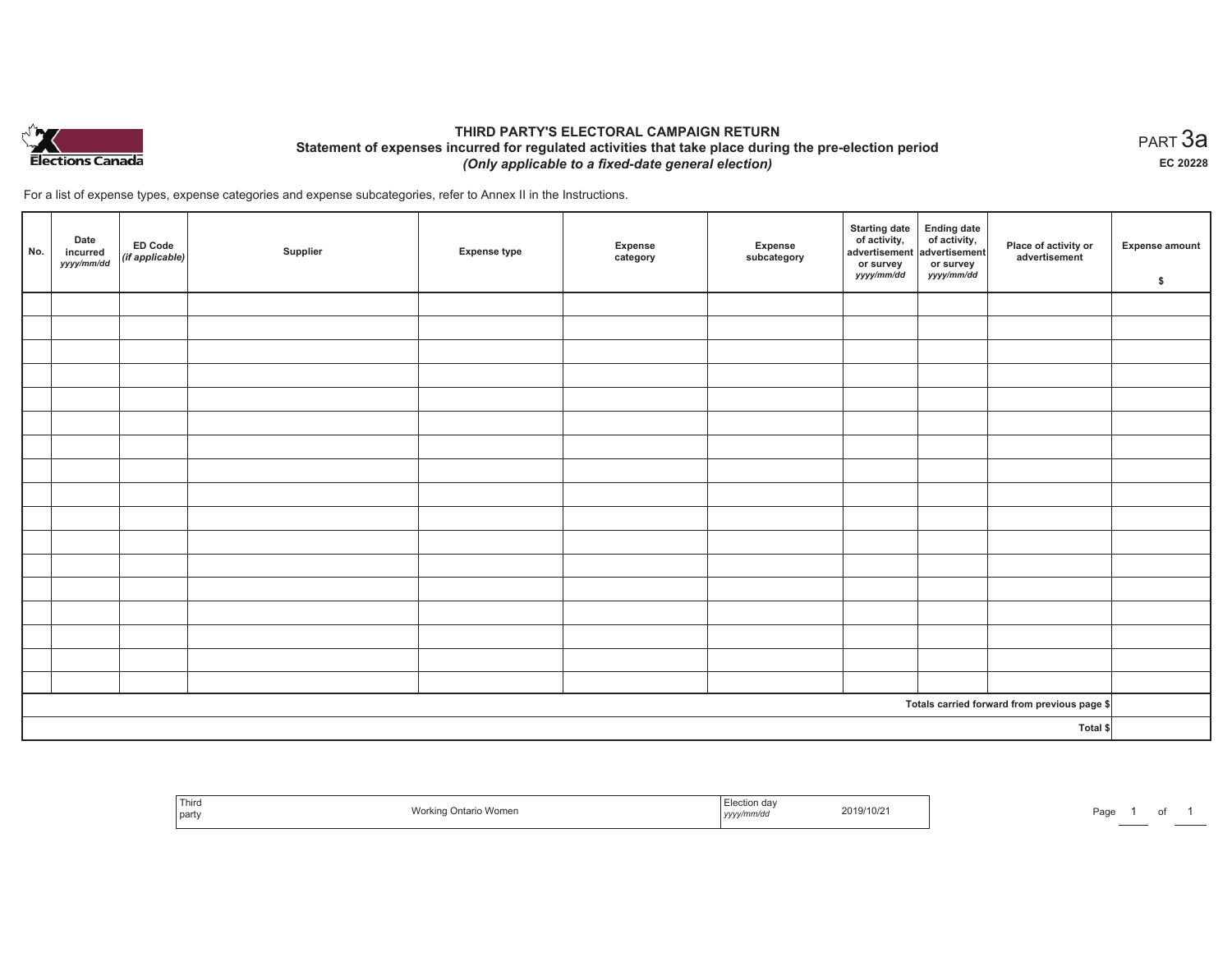

# **THIRD PARTY'S ELECTORAL CAMPAIGN RETURN Statement of expenses incurred for regulated activities that take place during the election period**<br>PART  $3\mathsf{b}$

**EC 20228**

For a list of expense types, expense categories and expense subcategories, refer to Annex II in the Instructions.

| No.            | Date<br>incurred<br>yyyy/mm/dd | <b>ED Code</b><br>(if applicable) | Supplier                     | <b>Expense type</b>             | Expense<br>category | Expense<br>subcategory       | <b>Starting date</b><br>of activity,<br>advertisement<br>or survey<br>yyyy/mm/dd | <b>Ending date</b><br>of activity,<br>advertisement<br>or survey<br>yyyy/mm/dd | Place of activity or<br>advertisement        | <b>Expense amount</b> |
|----------------|--------------------------------|-----------------------------------|------------------------------|---------------------------------|---------------------|------------------------------|----------------------------------------------------------------------------------|--------------------------------------------------------------------------------|----------------------------------------------|-----------------------|
|                |                                |                                   |                              |                                 |                     |                              |                                                                                  |                                                                                |                                              | \$                    |
|                | 2019/09/30                     |                                   | Pollara Strategic Insights   | <b>Election Survey Expenses</b> | Election surveys    | Election surveys             | 2019/10/08                                                                       | 2019/10/20                                                                     | National                                     | 33,900.00             |
| $\overline{2}$ | 2019/10/16                     |                                   | <b>Techne Communications</b> | Election Advertising            | Advertising         | Design, development, product | 2019/10/16                                                                       | 2019/10/17                                                                     | National                                     | 11,300.00             |
| 3              | 2019/10/17                     |                                   | Facebook                     | Election Advertising            | Advertising         | Placement Costs, Ad Boosting | 2019/10/17                                                                       | 2019/10/17                                                                     | National                                     | 220.90                |
| $\overline{4}$ | 2019/10/18                     |                                   | Facebook                     | Election Advertising            | Advertising         | Placement Costs, Ad Boosting | 2019/10/18                                                                       | 2019/10/18                                                                     | National                                     | 498.81                |
| 5              | 2019/10/19                     |                                   | Facebook                     | Election Advertising            | Advertising         | Placement Costs, Ad Boosting | 2019/10/19                                                                       | 2019/10/19                                                                     | National                                     | 788.58                |
| 6              | 2019/10/20                     |                                   | Facebook                     | Election Advertising            | Advertising         | Placement Costs, Ad Boosting | 2019/10/20                                                                       | 2019/10/20                                                                     | National                                     | 247.16                |
|                |                                |                                   |                              |                                 |                     |                              |                                                                                  |                                                                                |                                              |                       |
|                |                                |                                   |                              |                                 |                     |                              |                                                                                  |                                                                                |                                              |                       |
|                |                                |                                   |                              |                                 |                     |                              |                                                                                  |                                                                                |                                              |                       |
|                |                                |                                   |                              |                                 |                     |                              |                                                                                  |                                                                                |                                              |                       |
|                |                                |                                   |                              |                                 |                     |                              |                                                                                  |                                                                                |                                              |                       |
|                |                                |                                   |                              |                                 |                     |                              |                                                                                  |                                                                                |                                              |                       |
|                |                                |                                   |                              |                                 |                     |                              |                                                                                  |                                                                                |                                              |                       |
|                |                                |                                   |                              |                                 |                     |                              |                                                                                  |                                                                                |                                              |                       |
|                |                                |                                   |                              |                                 |                     |                              |                                                                                  |                                                                                |                                              |                       |
|                |                                |                                   |                              |                                 |                     |                              |                                                                                  |                                                                                |                                              |                       |
|                |                                |                                   |                              |                                 |                     |                              |                                                                                  |                                                                                |                                              |                       |
|                |                                |                                   |                              |                                 |                     |                              |                                                                                  |                                                                                | Totals carried forward from previous page \$ |                       |
|                |                                |                                   |                              |                                 |                     |                              |                                                                                  |                                                                                | Total \$                                     | 46,955.45             |

| lectio!<br>da<br>2019/10/21<br>$M_{\odot}$ r<br>inta<br>Womer<br>vvor<br>v/mm/ac<br>,,,,, |  |
|-------------------------------------------------------------------------------------------|--|
|-------------------------------------------------------------------------------------------|--|